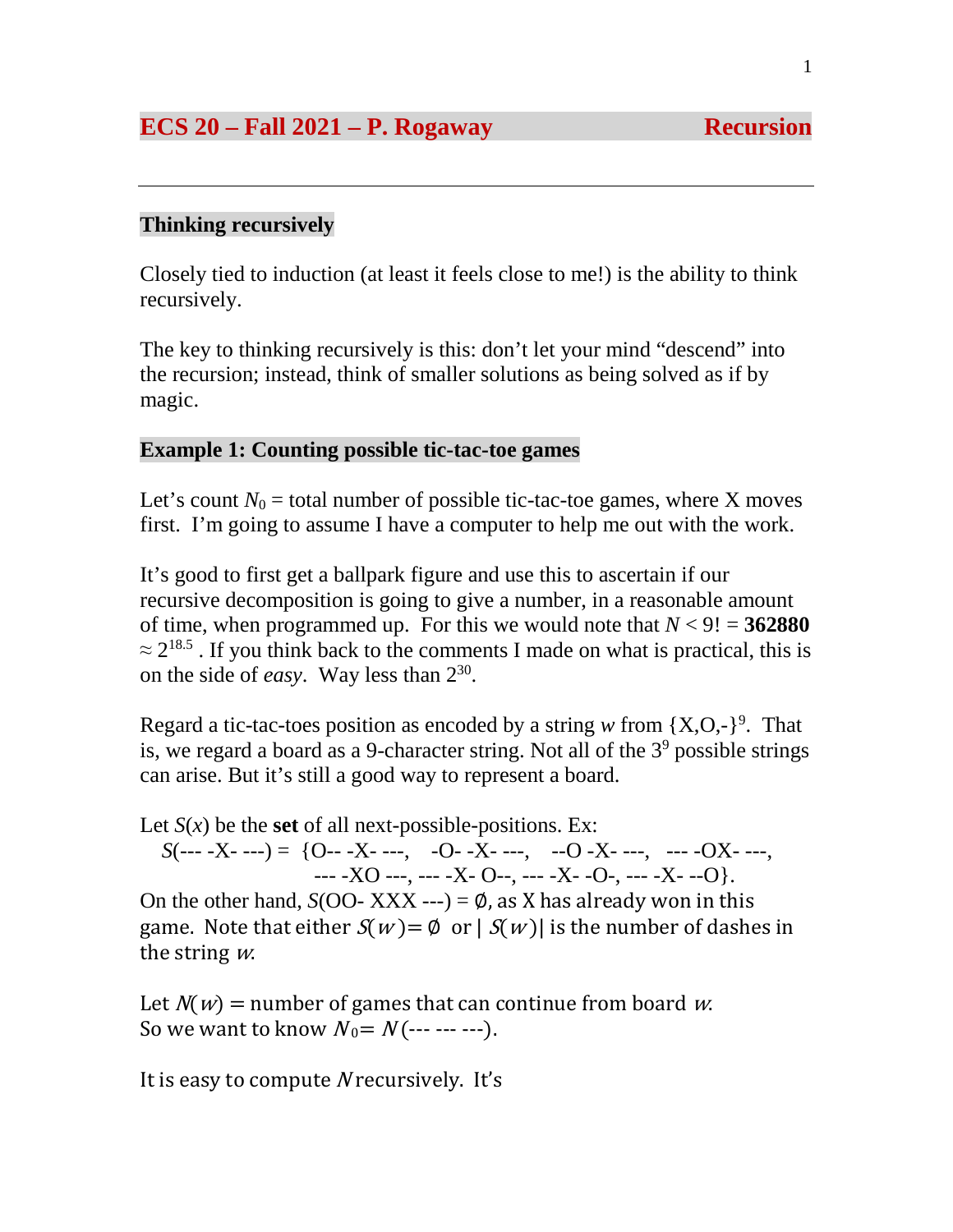1 if  $S(w) = \emptyset$  $N(w) =$ Sum  $N(y)$  $y \in S(w)$ 

For example,  $N$ (--- --- ---)= $N$ (X-- --- ---)+ $N$ (-X- --- ---)+ ... + $N$ (--- --- --X).

We can code it up!! The answer is  $N_0 = 255,168$  possible games. Took me 22 lines of code:

```
# Counts the number of possible tic-tac-toe games 
# Uses recursively defined N(w) = number of continuations of board w. 
# The board is represented as a 10-element list of 'X', 'O', '-' chars, element 0 unused. 
X,O,EMPTY,UNUSED= 'X','O','-','.'
Wins = [1,2,3], [4,5,6], [7,8,9], [1,4,7], [2,5,8], [3,6,9], [1,5,9], [3,5,7]]def win(w,P): # return true if player P has won. P==X or P==O
    for [a,b,c] in Wins:
       if w[a] == w[b] == w[c] == P: return True return False
def whose move(w): \# Return X or O depending on whose move it is
    if w.count(EMPTY)%2: return X
    return O
def game_over(w): # True after a win or nowhere left to go 
    return win(w,X) or win(w,0) or w.count(EMPTY)=0def N(w): # Calculate number of games that elaborate board 
    if game_over(w): return 1
   sum = 0for i in range(1,10):
        if w[i]!=EMPTY: continue
       v = w[:1]y[i] = whose_move(w)sum + = N(y) return sum 
w = [UNUSED] + [EMPTY]*9 ### MAIN PROGRAM ###
print('Number of possible games is', N(w))
```
#### **Example 2: The Towers of Hanoi**



*n* rings of increasing diameter are placed on peg A. The pegs must be moved from A to C in a way that respects the following rules: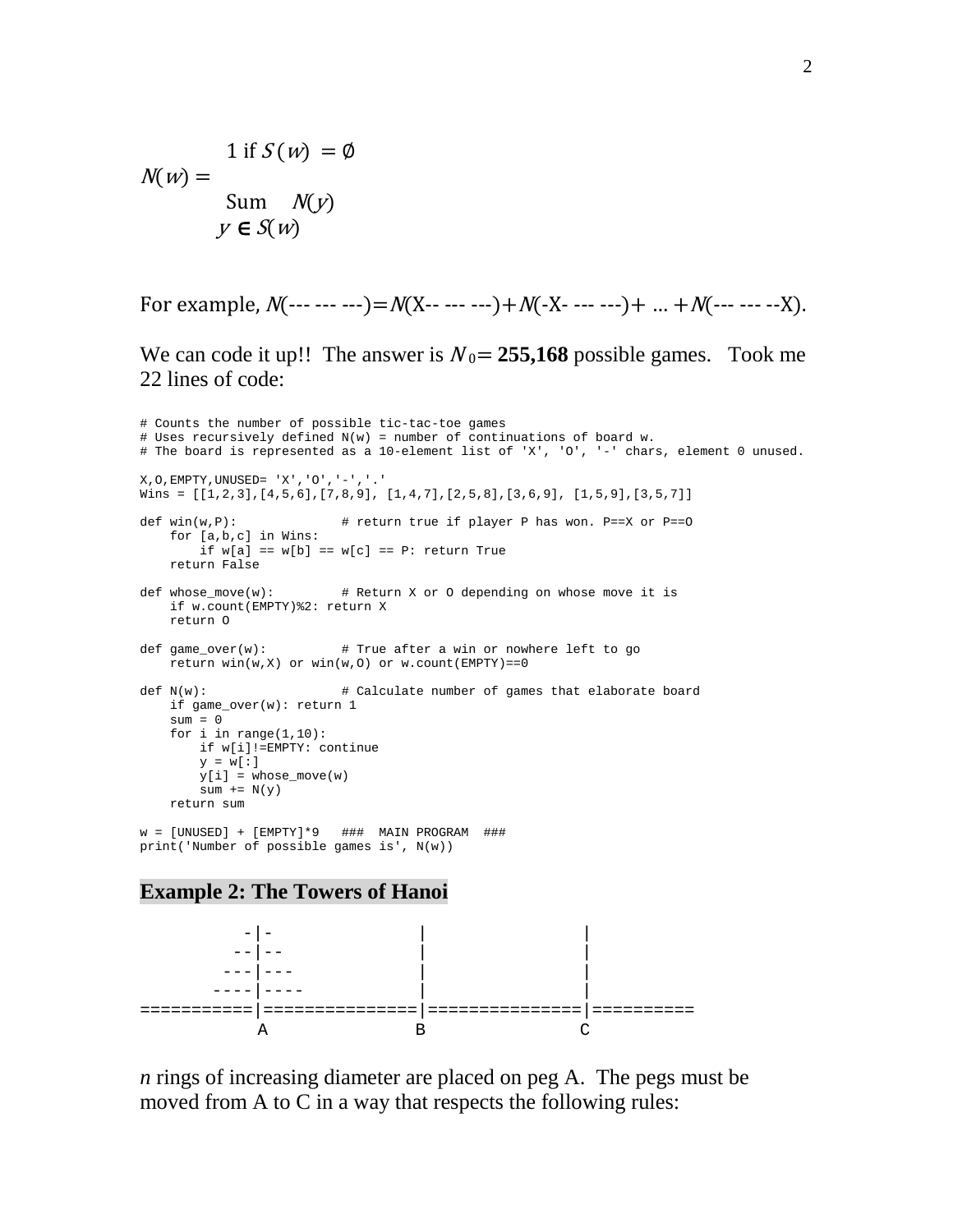- Only the topmost ring on a peg can be moved.
- A bigger ring cannot be placed atop a smaller one.

**Problem**: Find a function that describes the least number of moves needed to solve the problem when you have *n* rings.

How many moves do you think it takes to move the four rings? One student guessed, knew, or figured out the correct answer if 15. Where does this come from?!

We want a formula that specifies a number of moves that is both:

- **Sufficient**: there **is** a solution to the game using this number of moves.
- **Necessary**: no solution can use **fewer** moves than this.

*Sufficiency, and the value of generalizing:* First, let's define what we're interested in. We could write: let

Let  $T_n$  = The minimum number of moves needed to move the *n* rings from peg A to peg C (obeying the rules of the game).

But it's useful to be more general:

Let  $T_n$  = The minimum number of moves needed to move *n* rings from some one specified peg to some other specified peg (obeying the rules of the game).

```
// Transfer n pegs from A to C using B as intermediate
algorithm TH (n, A,B, C) // Alternative convention A,B,C ?
if n = 1 then Move(A, C)TH(n-1, A, B, C)Move(A,C)
TH(n-1, B, C, A)
```
Think recursively. Assume a "black box" algorithm can move the first *n* - 1 rings from any peg to any other peg. Solving the problem this way requires that the first  $n - 1$  rings be moved, then the largest ring be moved once, then the smaller rings be moved on to the largest ring. This number of moves can be represented by: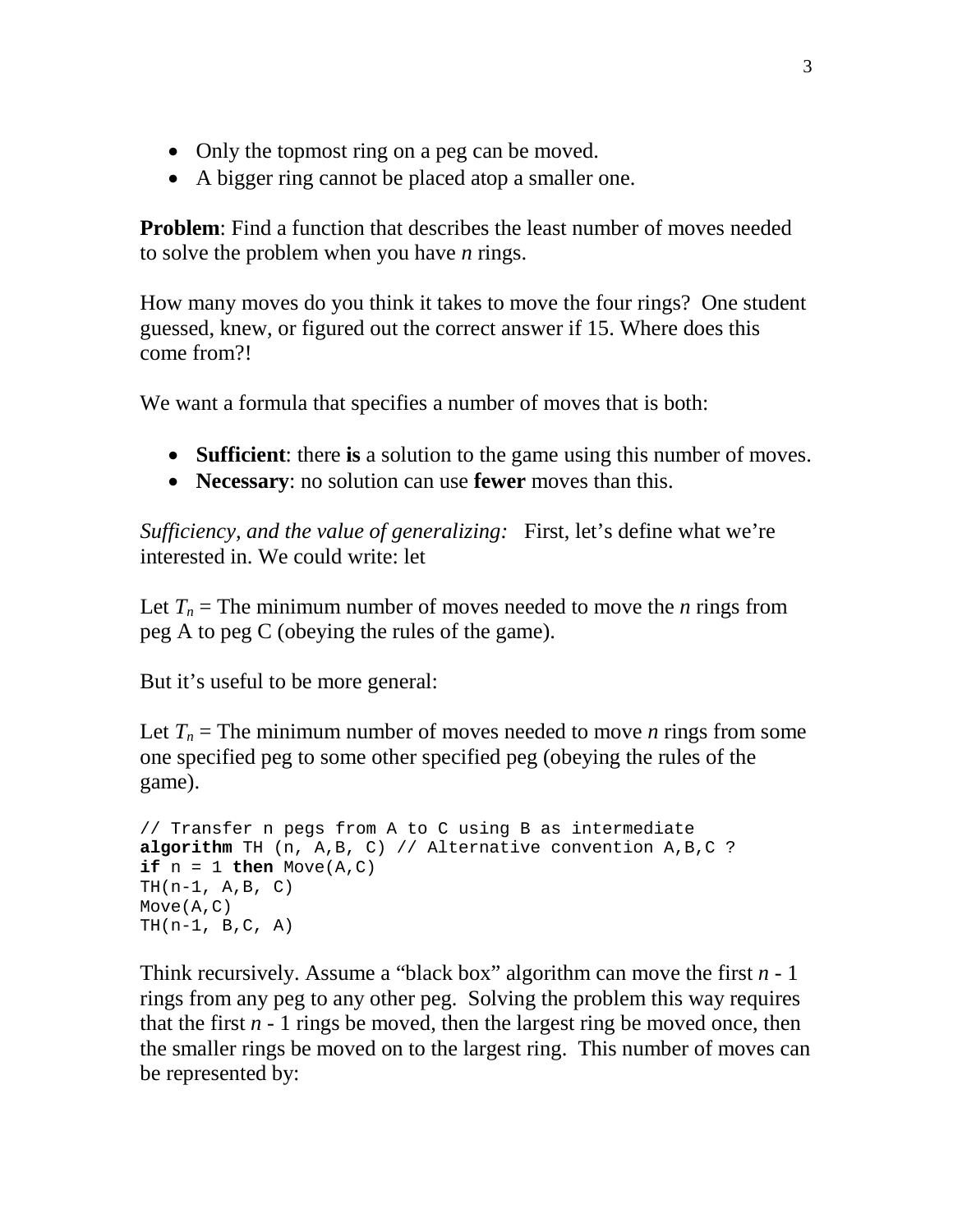$T_n \leq T_{n-1} + 1 + T_{n-1} = 2T_{n-1} + 1$ 

*Necessity.*Now we have to reason about *any* algorithm that solves the puzzle. Any solution must move the largest ring to the final peg for the very last time. That takes one move. But before that happened, we had to get the *n*-1 rings that were formerly on top of the start peg and move them off to a free peg. That takes at least  $T_{n-1}$  moves. After we got the biggest ring to its destination peg, we had to move the *n*-1 smaller rings from the free peg where they were at to the final peg. That takes at least  $T_{n-1}$  moves. So, all in all, any solution needs to spend at least

$$
T_n \geq 1 + T_{n-1} + T_{n-1} = 2T_{n-1} + 1
$$

moves.

#### **Solution:**  $T_n = 2^n -1$

To get this: first, make a table of values from the recursion relations. From the table one can make a natural guess. Then we can prove that by induction. Go through all steps.

#### **Example 3: Karatsuba multiplication (1960/1962)**

Suppose we want to multiply two decimal numbers (binary numbers would work the same way). We write one number as  $x = x_1 \parallel x_0$  and the other was *y*  $=$   $y_1$   $\parallel$   $y_0$ , each half having *m* digits (let's not worry about what to do if *m* is odd; no significant complications are added). So

 $x = x_1 10^m + x_0$  $y = y_1$  10<sup>*m*</sup> + *y*<sub>0</sub>, The product is then  $xy = (x_1 10^m + x_0)(y_1 10^m + y_0)$  $= z_2 10^{2m} + z_1 10^m + z_0$ where  $z_2 = x_1y_1$  $z_1 = x_1y_0 + x_0y_1$  $z_0 = x_0 y_0$ .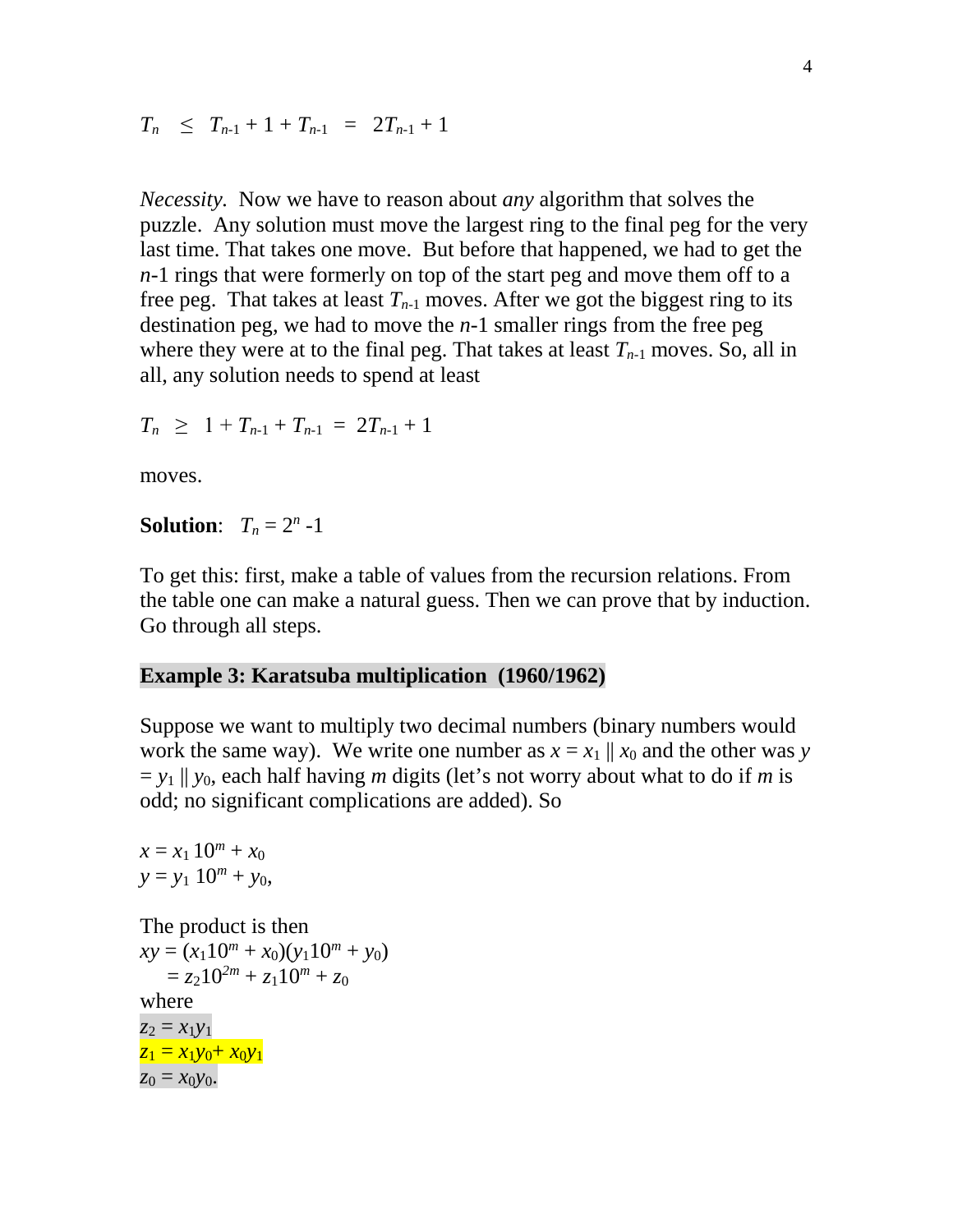These formulas require **four multiplications**. Thus one way to multiply decomposes our size-*n* problem into four problems of size *n*/2, plus some added overhead that is O(*n*).

 $T(n) = 4T(n/2) + n$ 

We will see shortly that decomposition does no better, asymptotically, than grade-school multiplication.

Karatsuba observed that *xy* can be computed in only **three multiplications** of *m*-digit values: With  $z_0$  and  $z_2$  as before we can calculate  $\overline{z_1}$  by way of  $z_1 = (x_1 + x_0)(y_1 + y_0) - z_2 - z_0 = (x_1 + x_0)(y_1 + y_0) - x_1y_1 - x_0y_0 = x_1y_0 + x_0y_1$ 

**Example** Let's compute

| 98.      | 76    |                                                  |     |           |                                        |  |  |  |  |
|----------|-------|--------------------------------------------------|-----|-----------|----------------------------------------|--|--|--|--|
| $\star$  | 56 78 |                                                  |     |           |                                        |  |  |  |  |
|          |       |                                                  |     |           |                                        |  |  |  |  |
|          | 5928  |                                                  |     |           |                                        |  |  |  |  |
| 7644     |       |                                                  |     |           |                                        |  |  |  |  |
| 4256     |       | These two sum to 11900, which we can also get as |     |           |                                        |  |  |  |  |
| 5488     |       |                                                  |     |           | $11900 = (98+76)(56+78) - 5928 - 5488$ |  |  |  |  |
|          |       |                                                  |     |           | $174*134 - 5928 - 5488$                |  |  |  |  |
| 56075928 |       |                                                  | $=$ |           | $23316 - 5928 - 5488$                  |  |  |  |  |
|          |       |                                                  |     | $= 11900$ |                                        |  |  |  |  |
|          |       |                                                  |     |           |                                        |  |  |  |  |

Now let's see if this trick help:

First, the 4-multiply method:  
\n
$$
T(n) = 4T(n/2) + n \qquad \text{(when } n > 1; \quad T(n) = \text{const when } n = 1)
$$
\n
$$
= 4(4T(n/4) + n/2) + n
$$
\n
$$
= 4^2 T(n/4) + 2n + n
$$
\n
$$
= 4^3 T(n/8) + n(1 + 2 + 4)
$$
\n
$$
= 4^4 T(n/2^4) + n(1 + 2 + 2^2 + 2^3)
$$
\n
$$
= ...
$$
\n
$$
= 4^k + n(2^k - 1)
$$
\n
$$
\in \theta (n^2) + \theta (n^2)
$$
\n
$$
\in \theta (n^2)
$$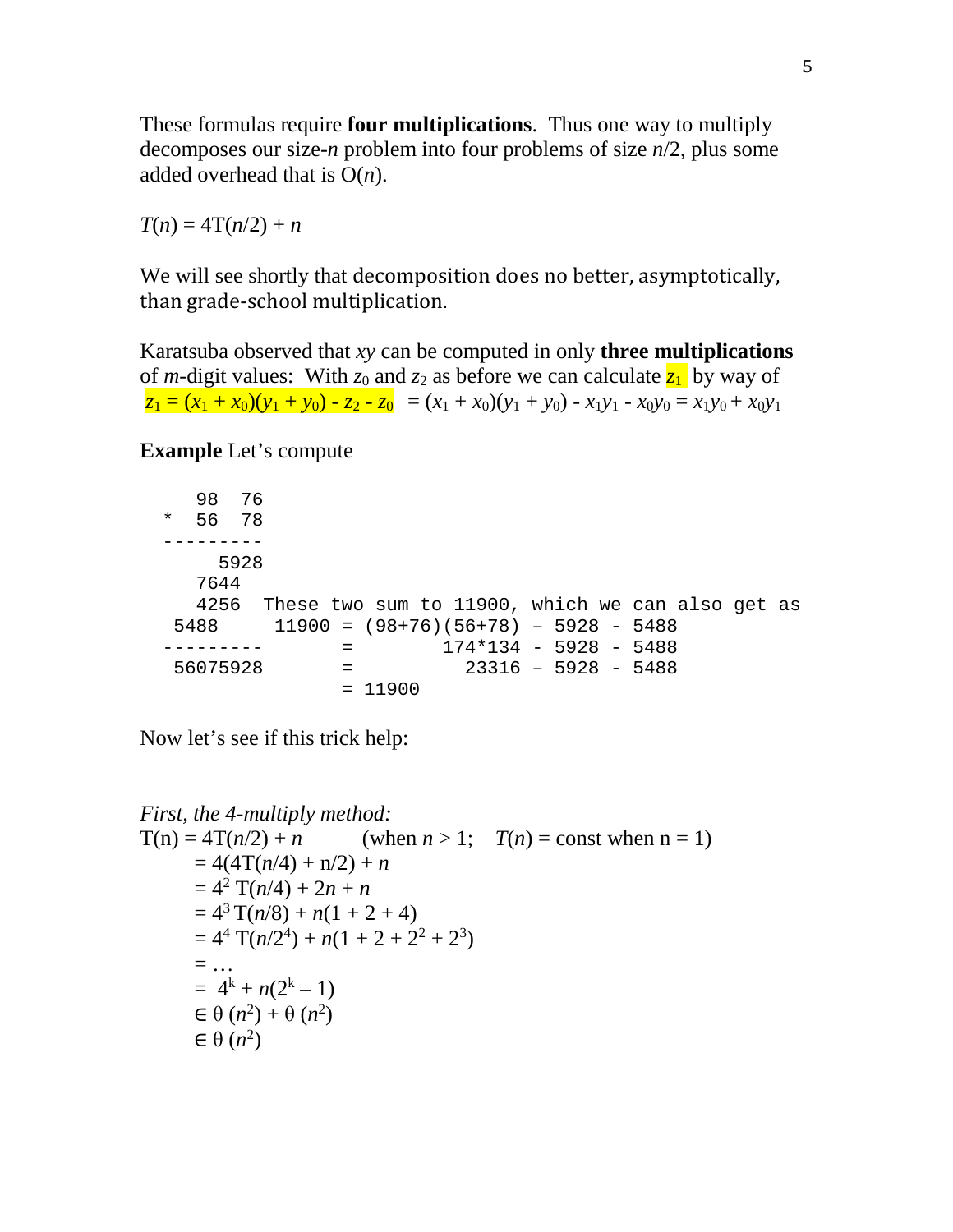Now, the 3-multiply method:  
\n
$$
T(n) = 3 T(n/2) + n
$$
\n
$$
= 3 (3T(n/4) + n/2) + n
$$
\n
$$
= 3^{2} T(n/4) + (3n/2 + n)
$$
\n
$$
= 3^{2} (3T(n/8) + n/4) + 3n/2 + n
$$
\n
$$
= 3^{3} T(n/8) + 3^{2}n/2^{2} + 3n/2 + n
$$
\n
$$
= 3^{3} T(n/8) + n(1 + 3/2 + (3/2)^{2}))
$$
\n
$$
= 3^{4} T(n/16) + n (1 + (3/2) + (3/2)^{4} + (3/2)^{3})
$$
\n
$$
= ...
$$
\n
$$
= 3^{k} T(n/2^{k}) + n (1 + (3/2) + (3/2)^{2} + (3/2)^{3} + ... + (3/2)^{k-1})
$$

At this point it would be good to know what is

 $S = 1 + p + p^2 + \dots + p^{k-1} + p^k$  $S p = p + p^2 + ... + p^k + p^{k+1}$  $S p + 1 = 1 + p + p^2 + \ldots + p^k + p^{k+1}$  $S p + 1 = S + p^{k+1}$  $S(p-1) = p^{k+1} - 1$  $S = (p^{k+1} - 1)$  /  $(p-1)$ 

It is worth remembering this result (or be able to re-derive it if you need it).  $1 + p + p^2 + \ldots + p^{k-1} = (p^k - 1)$  / (*p*-1)

So, with 
$$
p = 3/2
$$
, we have  
\n
$$
1 + (3/2) + (3/2)^2 + (3/2)^3 + \dots + (3/2)^{k-1} = 2 (3/2 - 1)^k
$$
\n
$$
3^k \text{T}(n/2^k) + n (1 + (3/2) + (3/2)^2 + (3/2)^3 + \dots + (3/2)^{k-1})
$$
\n
$$
= 3^k \text{T}(n/2^k) + 2n ((3/2)^k - 1)
$$
\nNow we want  $k = \lg n$ , so  
\n
$$
= 3^{\lg n} + 2n (3/2)^{\lg n}
$$
\n
$$
= (2^{\lg 3})^{\lg n} + 2n 3^{\lg n} / 2^{\lg n}
$$
\n
$$
= n^{\lg 3} + 2 n^{\lg 3}
$$
\n
$$
\in \Theta(n^{\lg 3})
$$
\n
$$
\subseteq \mathcal{O}(n^{1.585})
$$

**Best-known algorithm for this problem**: we can actually multiply two *n*digit numbers in time O (*n* log *n*). This is due to Harvey and van der Hoeven (2019). It follows a steady improvement in running times that begin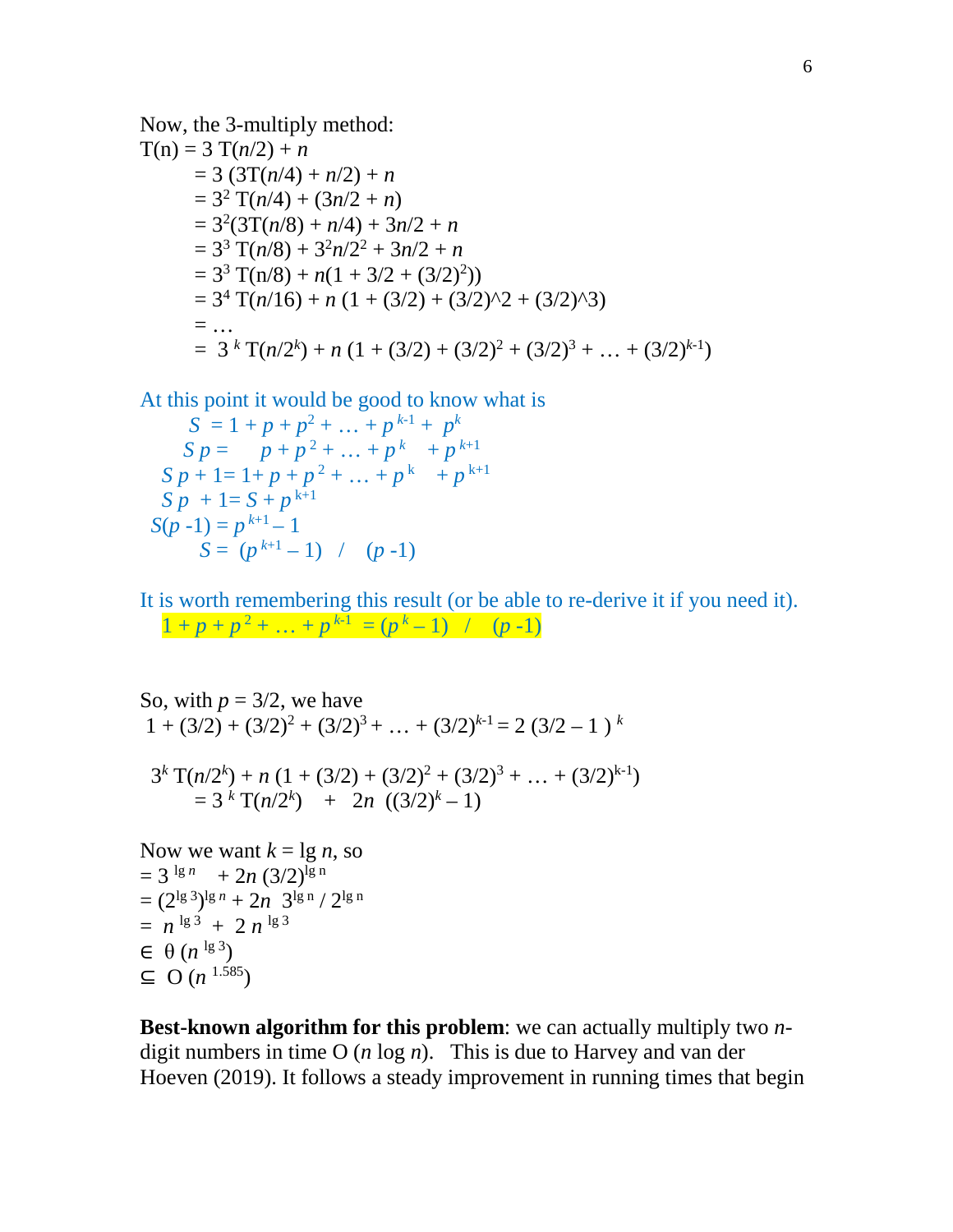with Karatsubu, continues with a famous result of Schönhage–Strassen (1971) that takes  $O(n \log n \log \log n)$ .

The O(*n* log *n*) multiplication algorithm is<https://tinyurl.com/3zhk24xe>

# **Example 4: Binary Search**

No doubt many of you have encountered this algorithm before. The algorithm is meant to determine if an element *x* is in a *n*-element sorted listed of ordered elements. We first compare *x* with the middle element *p* (when *n* is even you'll need to be just to the left or just to the right of the non-existent middle, but let's ignore that detail.) If *x*=*p* you answer Yes, that it's in the list. If *x*<*p* then you need to recurse on the left half *L*. Otherwise you need to recurse on the right half *R*.

Write out the algorithm …

Now to analyze its running time:

 $T(n) = T(n/2) + 1$ 

We can use repeated substitution, as before, to get that  $T(n) \in \theta$  (lg *n*).

# **Example 5: Mergesort**

**algorithm** Sort(*A*)  $n \leftarrow |A|$ **if**  $n = 1$  **then return** A Left  $\leftarrow$  Sort  $(A[1 \dots | n/2 \, ])$  $Right$  ← Sort  $(A[|n/2|+1..n])$ return Merge(Left, Right)

**Analysis:** Let  $T(n)$  be the **worst-case** number of comparisons to sort n items using the algorithm above. Then  $T(n) = 2 T(n/2) + n-1$ . Show how to bound it by replacing the  $n-1$  with n and then using repeated substitution, as before, to get  $T(n) = n \lg n$ .

An alternative is to think of a "recursion tree". Each level of the tree records the size that the recursive calls are invoked on. Compute a partial sum for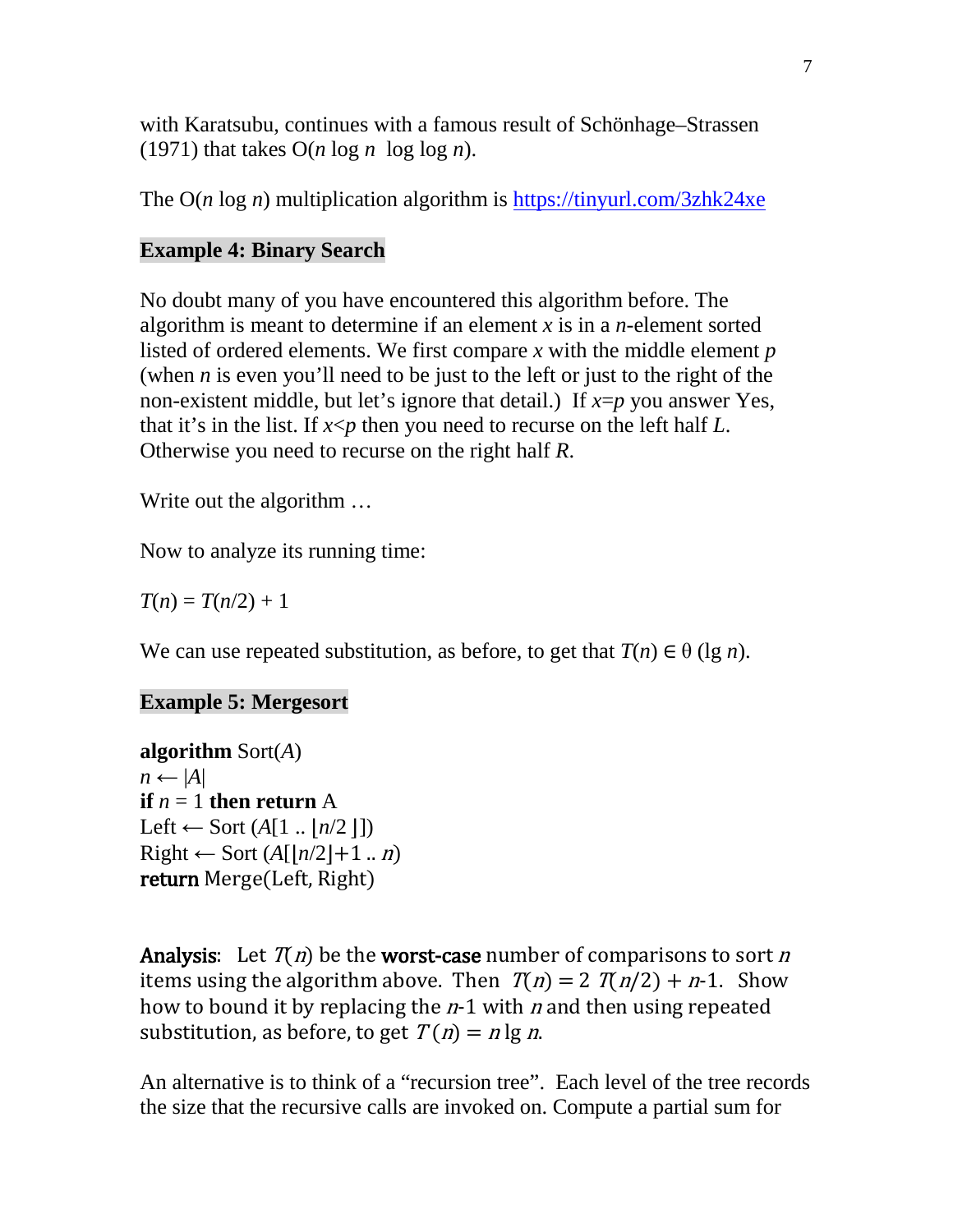each level of the tree that captures all additive overhead. Sum up all those partial sums to get the total. In this example:

|                                                                    | n   |   |  |  |  |  |  |  |  |
|--------------------------------------------------------------------|-----|---|--|--|--|--|--|--|--|
| n/2                                                                | n/2 | n |  |  |  |  |  |  |  |
| $n/4$ $n/4$ $n/4$ $n/4$                                            |     | n |  |  |  |  |  |  |  |
| The tree will have $\lg n$ levels, each full, so the sum           |     |   |  |  |  |  |  |  |  |
| of the numbers on the right will be n lg n, and the total time for |     |   |  |  |  |  |  |  |  |
| our algorithm will be $T(n) = n \lg n$ .                           |     |   |  |  |  |  |  |  |  |

## **Example 6**: Partition numbers

How many ways *p*(*n*) can we write *n* as the sum of positive numbers? Order of addends doesn't matter.

| So $P(1)=1$ |
|-------------|
| So $P(2)=2$ |
| So $P(3)=3$ |
| So $P(4)=5$ |
| So $P(5)=7$ |
|             |

 $p(n, m)$  = number of ways to partition *n* where the maximum number used among the addends is *m* 

 $p(n) = p(n, 1) + p(n, 2) + ... + p(n, n)$  *p*(*n, m*) = *p*(*n-m*, *m*) + *p*(*n-m*, *m*-1) + … + *p*(*n-m*, 1)  $p(n,1) = 1$   $p(n, n)=1$ *p*(*n, m*) = 0 if *n*<*m* p(*n*, *m*) = 1 if *n=m*

| $m=1$ | 2 | 3 | 4 | 5 | 6 |   | 8 | 9 | (n)<br>р |
|-------|---|---|---|---|---|---|---|---|----------|
| 1     | 0 | 0 | 0 | 0 | 0 | 0 | 0 | 0 |          |
|       | 1 | 0 | 0 | 0 | 0 | 0 | 0 | 0 | 2        |
| 1     |   | 1 | 0 | 0 | 0 | 0 | 0 | 0 | 3        |
| 1     | 2 | 1 | 1 | 0 | 0 | 0 | 0 | 0 | 5        |
|       | 2 | 2 | 1 |   | 0 | 0 | 0 | 0 | 7        |
| 1     | 3 | 3 | 2 |   |   | 0 | 0 | 0 | 11       |
|       | 3 | 4 | 3 | 2 | 1 | 1 | 0 | 0 | 15       |
|       | 4 | 5 | 5 | 3 | 2 | 1 | 1 | 0 | 22       |
|       | 4 |   | 6 | 5 | 3 | 2 | 1 |   | 30       |
|       |   |   |   |   |   |   |   |   |          |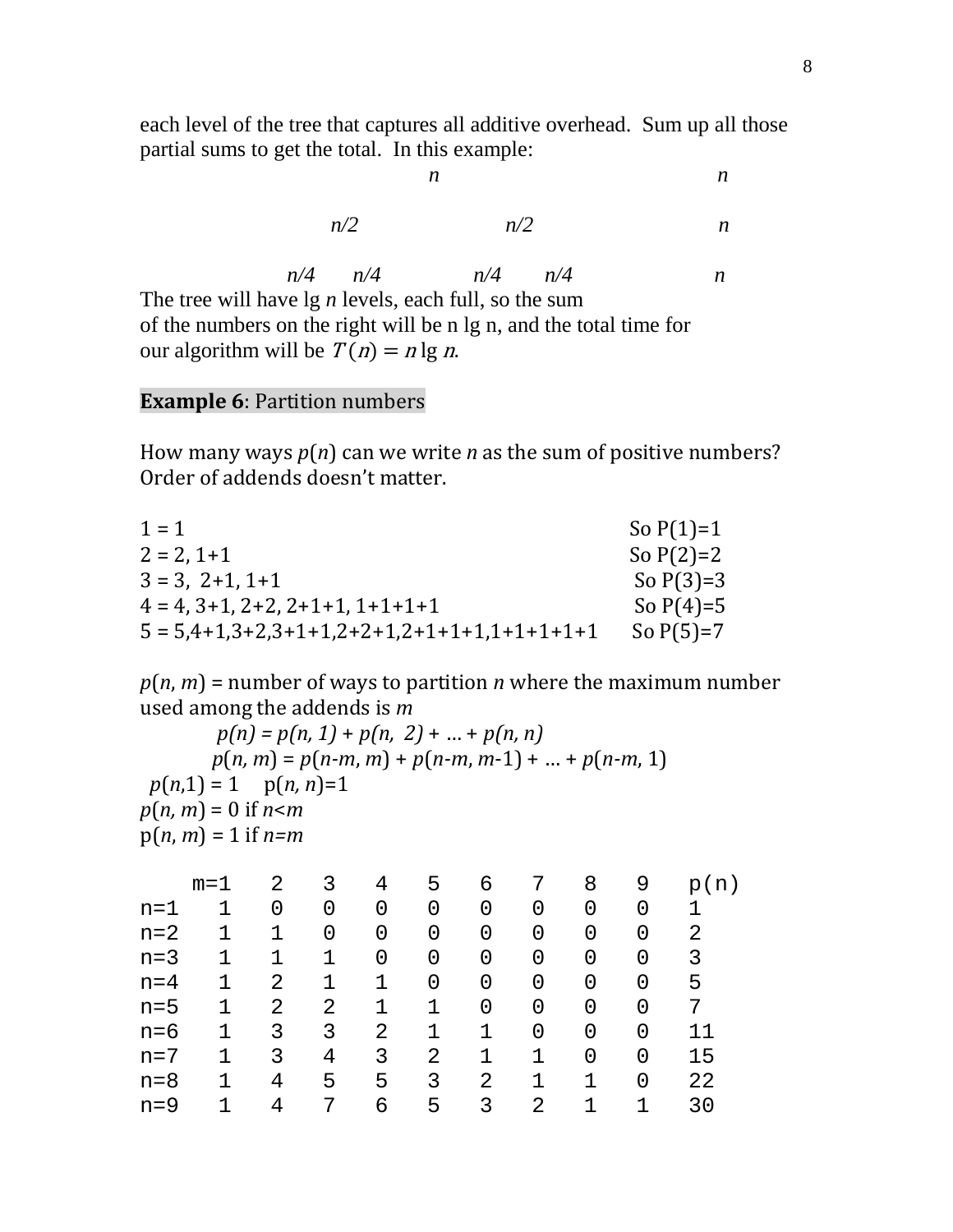### **More practice with recursion trees**

Let's try the recurrence relation

$$
T(n) = T(n/2) + T(n/3) + n^2
$$

This would correspond to a recursive decomposition of a problem that we can solve by breaking the problem into a half-size chunk and a third-size chunk and combining those results, and the original problem instance, in  $O(n^2)$  time, to solve our initial problem.

Well, we could use repeated-substitution, but I think that a recursion tree will be more easier. The "top" of the tree would look like this:

 *n n*<sup>2</sup> *n/2 n/3 n*2 (*1/2+1/3*) = *n*<sup>2</sup> (5/6)  *n*/4 *n*/6 *n*/6 *n*/9 *n*2 (1/4+1/3+1/9) = *n*<sup>2</sup> (25/36) ….

We want to add up all the red numbers on the right. But it's not so simple what happens to them. Long root-to-leaf in the tree will have different lengths than short root-to-leaf paths—the tree is not "full". And while its seems clear that the sum of the constants multiplying  $n^2$  will converge to some constant, it's might not clear what constant it converges to. (Although that is not hard. For  $0 \le p \le 1$ , the infinite series  $1 + p + p^2 + \dots$  is easily show to be  $1/(1-p)$ , where  $p=5/6$ , so even if the tree were infinite the sum of the red values would only be  $6n^2$ . There will be  $\theta$  (*n*) leaves on our tree, so their contribution to the sum will be smaller than the (red) additive overhead. We conclude that *T*(*n*) is O(*n*<sup>2</sup>), and since it is clearly  $Ω(n²)$  too (we get that from even the first recursive call), we can conclude that  $T(n) \in \Theta$   $(n^2)$ ,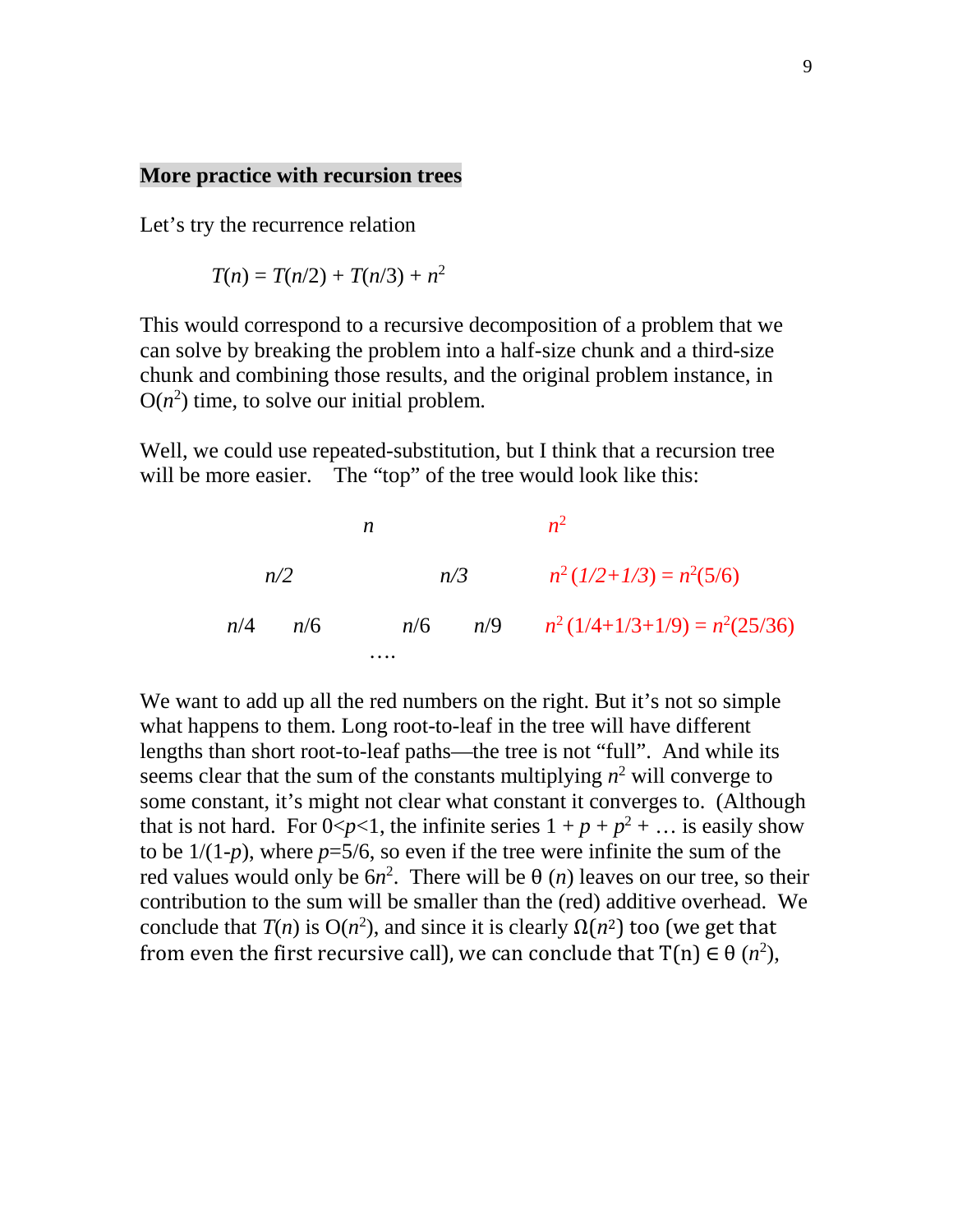# **Addendum: Some material not covered**

# **Example 7**: Cake cutting

See [http://www.cs.berkeley.edu/~daw/teaching/cs70-s08/notes/n8.pdf](http://www.cs.berkeley.edu/%7Edaw/teaching/cs70-s08/notes/n8.pdf) for a nice writeup

- 1. If  $n = 2$ , use the cut-and-choose protocol. Otherwise:
- 2. The first *n*−1 participants divide the cake by recursively invoking this procedure.
- 3. For i = 1,2,...,*n*−1, do:
	- a) Participant *i* divides her share into *n* pieces she considers of equal worth (by her measure).
	- b) Participant *n* collects whichever of those *n* pieces he considers to be worth most (by his measure).

Number of cuts:

 $T(n) = T(n-1) + (n-1)^2$ 1 2 3 4 5 6 0 1 5 14 30 55  $T(n) = T(n-1) + (n-1)^2$  $=$  T(*n*-2) + (*n*-1)<sup>2</sup> + (*n*-2)<sup>2</sup>  $=$  T(*n*-3) + (*n*-1)<sup>2</sup> + (*n*-2)<sup>2</sup> + (*n*-3)<sup>2</sup>  $=$  T(*n*-3) + (*n*-1)<sup>2</sup> + (*n*-2)<sup>2</sup> + (*n*-3)<sup>2</sup>  $= 1 + 2^2 + 3^2 + 4^2 + ... + (n-1)^2$ approx. Integeral $1^n$  x<sup>2</sup> approx  $n^3/3$ 

$$
\sum_{i=1}^n i^2 = 1^2 + 2^2 + \cdots + n^2 = \frac{n(n+1)(2n+1)}{6}.
$$

Prove by induction.

Not covered in class:

# **"Master Theorem" for many recurrences**